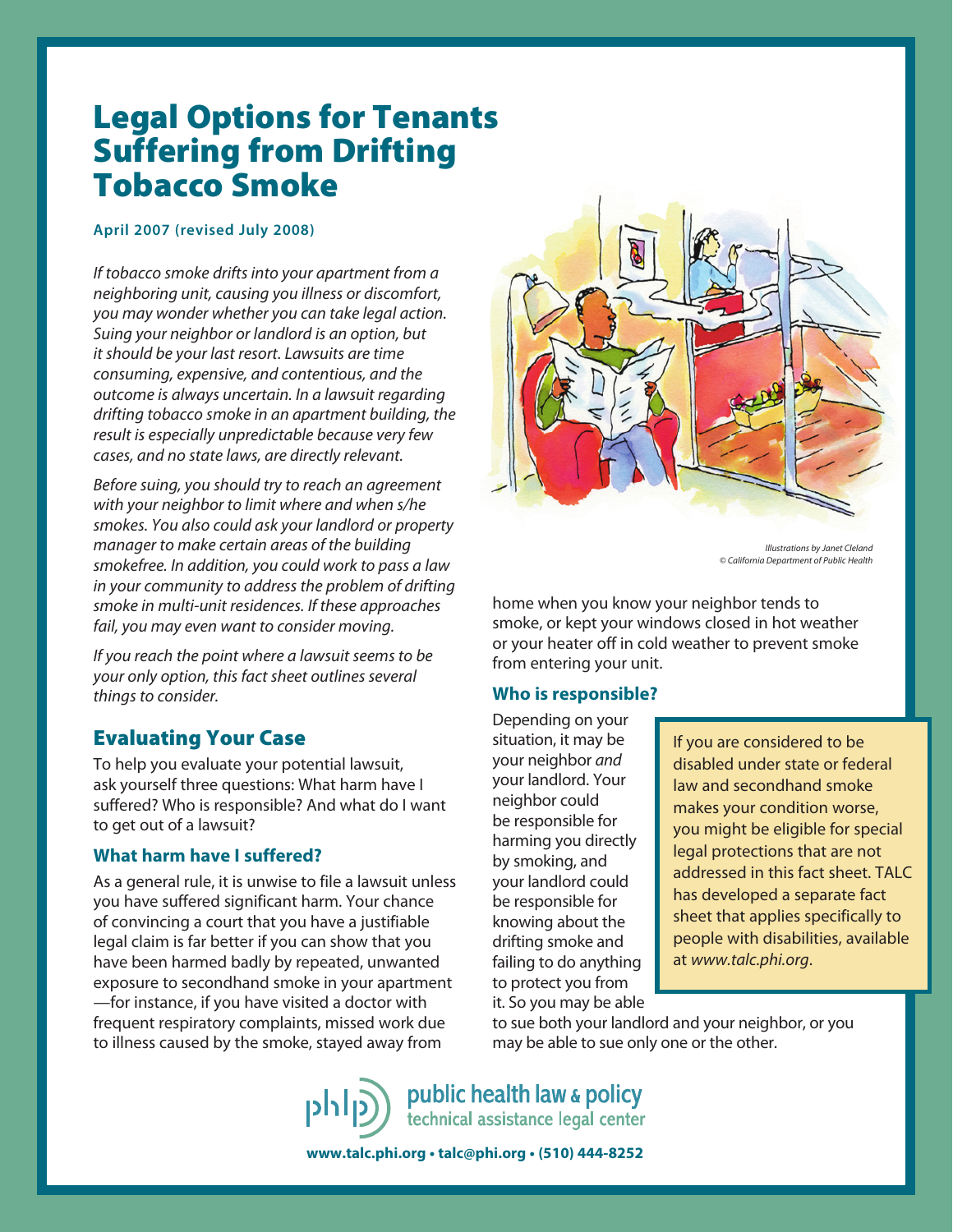#### **What do I want to get out of a lawsuit?**

The goal of any lawsuit is to obtain a "remedy" that either stops or compensates for the harm. In a case involving secondhand smoke exposure in an apartment building, you would probably seek money from the person you sued ("money damages") and/or an order from the court requiring the person you sued to do or stop doing something (an "injunction"). Money damages might help you cover moving costs, medical bills, or lost pay. An injunction might force your landlord to designate certain units smokefree or provide you with a different unit, or it might order your neighbor to smoke only at certain times or places. Before filing a lawsuit, consider what you are hoping for and whether it is worth a legal fight.

## Possible Legal Claims

Depending on your circumstances, there are a variety of legal claims that might serve as the basis of your argument in court.<sup>1</sup> Later in this fact sheet you will see why, if you take your case to small claims court, you do not need to learn the names or details of these legal claims. If you hire a lawyer to bring your case in trial court, your lawyer will evaluate which claims are best suited to your situation.

In California, very few cases apply directly to the problem of drifting tobacco smoke in an apartment building. Moreover, state law currently does not restrict smoking in apartments.<sup>2</sup> Unless you live in one of the few cities in California that has specifically prohibited smoking in multi-unit housing or declared secondhand smoke to be a nuisance, your lawsuit would rest on broad legal claims that are not specifically designed to solve your situation.

Legal claims that might be brought against a neighbor include **battery, harassment, intentional infliction of emotional distress, negligence, nuisance,** and **trespass.**

At least two courts in California have been open to claims brought against a neighbor for harms caused by drifting tobacco smoke. In 1996, a Los Angeles couple sued their neighbor for harassment because he smoked on a regular basis in the garage under their unit, forcing them to leave their home for hours at a time. The trial court issued a restraining order instructing the neighbor to stay away from

his garage while smoking.<sup>3</sup> In 2004, a trial court in Riverside County ruled against a smoking neighbor.4 The court held that it is possible to win negligence and nuisance claims for exposure to drifting tobacco smoke if it is sufficiently extreme, constant, and noxious. Although these two cases suggest that courts in California might be sympathetic to apartment residents who suffer from a neighbor's secondhand smoke, neither case is a "published" decision, which means that they cannot be used to support future lawsuits.

Legal claims that might be brought against a landlord include **constructive eviction, violation of the implied covenant of quiet enjoyment, negligence,** and **violation of the implied warranty of habitability.**

There are no recorded cases in California where a landlord was sued for failing to address the problems caused by drifting tobacco smoke. Several courts outside of

California have ruled that a landlord can be held legally liable for problems caused by drifting smoke.<sup>5</sup> In an Oregon case, a jury found that a landlord breached the warranty of habitability

TALC has developed a glossary to accompany this fact sheet (available at www.talc.phi.org), which provides more detail about the legal claims that might apply to your situation.

by moving a known smoker into an apartment below a nonsmoking tenant who was sensitive to secondhand smoke.6 The jury awarded the tenant a 50 percent rent reduction and damages to cover her medical bills. The housing court in Boston held that drifting cigarette smoke from a downstairs bar was a serious enough intrusion into a tenant's apartment to violate both the warranty of habitability and the covenant of quiet enjoyment.<sup>7</sup> The court awarded money damages to the tenant and ordered the landlord to fix the problem. In New York, a trial court ruled that secondhand smoke from a neighboring unit or common area can give rise to a breach of the warranty of habitability and a constructive eviction when the landlord fails to take any action to remedy the situation.<sup>8</sup>

Because these cases were decided outside of California, they are not binding in this state, and they do not necessarily show how a California court might rule in a similar situation.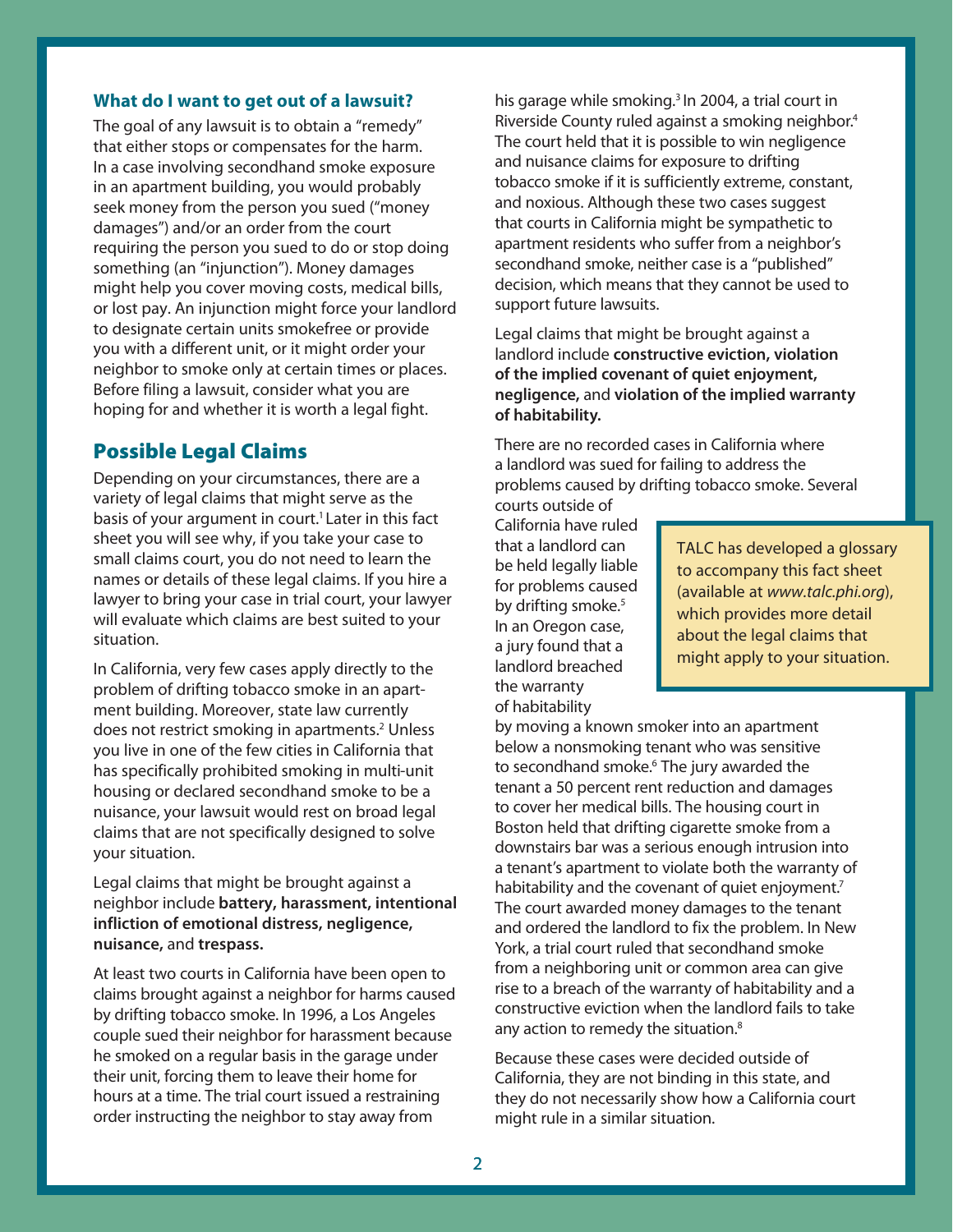Although there is very little law in California that applies directly to the problem of drifting tobacco smoke in an apartment building, recent findings should help boost your case against your neighbor and/or landlord. In January 2006, the California Air Resources Board added secondhand smoke to its list of toxic air contaminants,<sup>9</sup> and in June 2006, the U.S. Surgeon General declared there is no risk-free level of exposure to secondhand smoke.<sup>10</sup> These recent developments, along with a vast amount of evidence already documenting the negative health effects of secondhand smoke, might help convince a court that you have suffered serious harm from repeated, unwanted exposure to drifting smoke in your apartment.

## Trial Court or Small Claims Court?

If you decide that you want to file a lawsuit, there are two types of courts available to hear your case: regular trial court and small claims court. (Every trial court in the state must have a small claims court division that is designed to resolve minor civil disputes.) These two types of courts differ in at least three important ways.

## **Role of attorneys**

In trial court, both sides generally hire lawyers to represent them. In small claims court, the parties must represent themselves. Note that California

It may be difficult to find a lawyer to represent you because of the legal uncertainty involved in this type of case. TALC's California Legal and Dispute Resolution Services (available at www.talc.phi.org) lists lawyer referral services for each county in California.

law requires small claims courts to provide advisory services to help the parties navigate the process from start to finish. In addition, helpful guides to using small claims court are available on the Internet.<sup>11</sup>

### **Formality of proceedings**

A trial court case is governed by elaborate rules about filing the case, presenting evidence, and so on. Small claims court actions are informal; they use a simple approach to conflict resolution enabling the judge to decide a case quickly, focusing on basic principles of fairness instead of legal technicalities. In order to file a small claims court case, an individual must be able to tell his or her side of the story but does not have to name the legal claims that apply to the case.

### **Available remedies**

A trial court judge has the ability to award a wide range of remedies, including money damages and an injunction ordering the person being sued to



do or stop doing something. A small claims court, however, may only hear cases involving \$7,500 or less and cannot generally issue an outright injunction. A small claims court may instead issue a "conditional judgment," which allows the person being sued to choose between taking a certain action or paying a fine. For example, a conditional judgment might instruct a tenant to either stop smoking on her patio or pay \$5,000 to her neighbor.

Given these three essential differences between trial court and small claims court, one or the other may seem better suited to your case.

Trial court would be a good choice if you can find a lawyer willing to represent you who can make solid legal arguments about how some of the claims mentioned above apply to your case. If you win in trial court, you would not only benefit yourself, but you could also contribute to advancing the law by clarifying how certain general legal theories apply to drifting smoke in multi-unit housing.

You might choose to sue in small claims court if you cannot find a lawyer to represent you or if you want your case resolved quickly and efficiently. A small claims court judge will be less worried about the exact legal basis of your claim than about finding a fair solution to your problem. Given that there is barely any law in California addressing secondhand smoke in apartments, the focus on fairness over legal precision may end up working in your favor.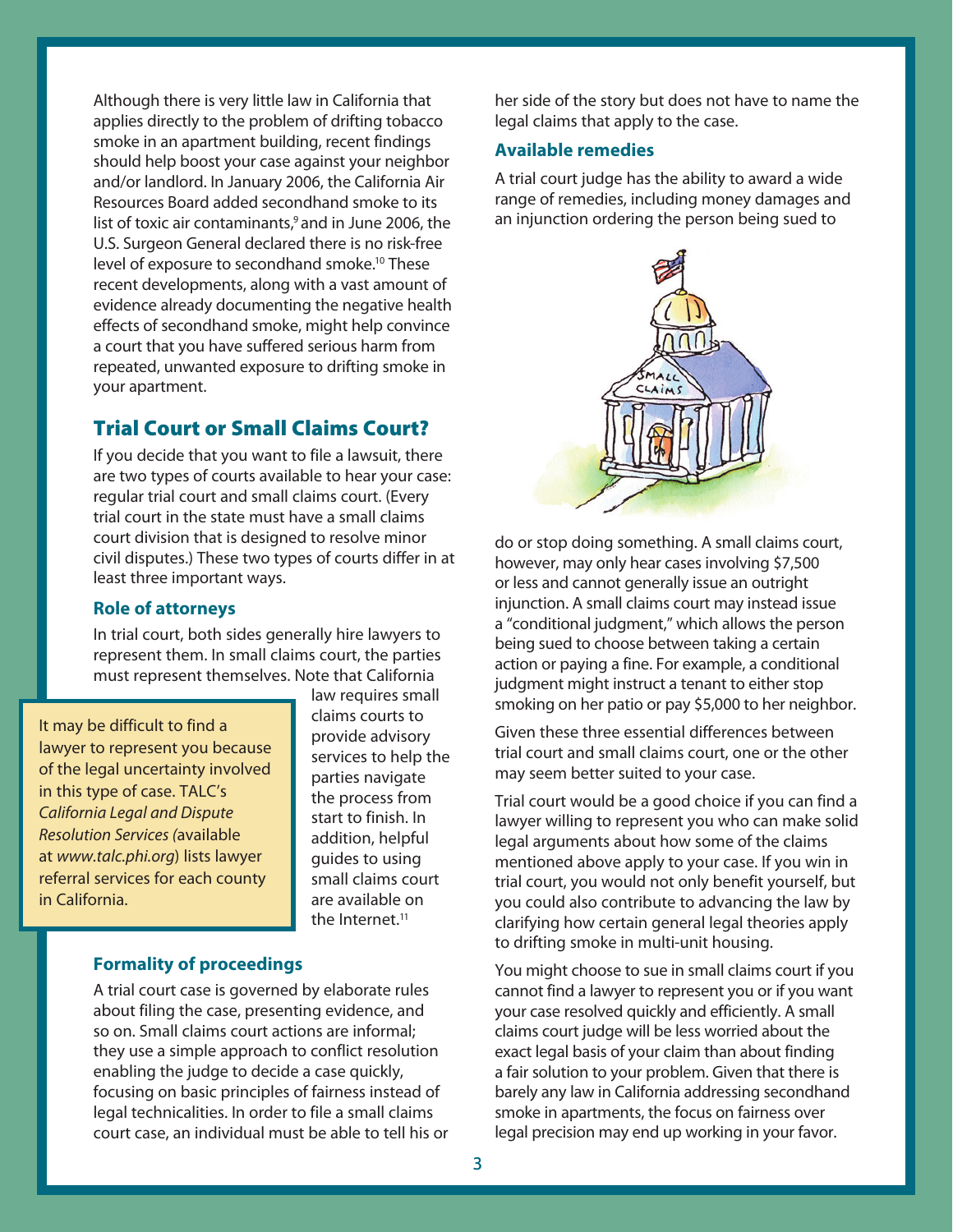## Conclusion

If a lawsuit seems to be your only option, do not give up hope. Our society is gradually beginning to recognize the problem of drifting tobacco smoke in multi-unit housing—and so are the courts. In an increasing number of cases across the country, courts have found in favor of tenants who sue their neighbors or landlords over drifting secondhand smoke. Your case might contribute to this trend and might help push the law forward in California.

TALC is a project of Public Health Law & Policy and the Public Health Institute. This material was made possible with funds received from the California Department of Public Health, under contract #04-35336. It was created for a California audience to provide general information only and is not offered or intended as legal advice. Readers should seek the advice of an attorney when confronted with legal issues, and attorneys should perform an independent evaluation of the issues raised in this fact sheet.

<sup>1</sup> For a comprehensive discussion of how many of these legal claims might apply in a lawsuit regarding a neighbor's drifting tobacco smoke: see Ezra DB. "'Get Your Ashes Out of My Living Room!' Controlling Tobacco Smoke in Multi-Unit Residential Housing." Rutgers Law Review, 54(135): 163-65, 2001; For a useful summary of cases addressing real property and nuisance claims relating to secondhand smoke: see Sweda EL. "Summary of Legal Cases Regarding Smoking in the Workplace and Other Places." Tobacco Products Liability Reporter: 41-46, 2005.

<sup>2</sup>A few local jurisdictions in California have passed laws to address the problem of drifting secondhand smoke in multi-unit housing. For example, Belmont and Calabasas have adopted laws to prohibit smoking inside almost all units of multifamily housing. See Belmont, Cal., Municipal Code § 20.5-3; Calabasas, Cal., Municipal Code § 8.12.055. In addition, the cities of Dublin and Calabasas have explicitly declared secondhand smoke to be a nuisance. See Dublin, Cal., Municipal Code § 5.56.160 (2006); Calabasas, Cal., Municipal Code § 8.12.035.

<sup>3</sup>Layon v. Jolley, No. NS004483 (Cal. Super. Ct. 1996).

4 Babbitt v. Superior Court, WL 1068817, at \*2 (Cal. App. 4th Dist. 2004).

<sup>5</sup>See, e.g., Dworkin v. Paley, 638 N.E.2d 636 (Ohio Ct. App. 1994); see also Donnelly v. Cohasset Housing Authority, 815 N.E.2d 1103 (Mass. App. Ct. 2004); see Paul, PA, PC v. 370 Lex., LLC, No. 50258(U), slip op. (N.Y. 2005). (All allowing cases to go forward in which a tenant sued a landlord for a failure to ameliorate the problem of another tenant's secondhand smoke.)

<sup>6</sup>Fox Point Apt. v. Kippes, No. 92-6924 (Or. Dist. Ct. Lackamas County 1992).

<sup>7</sup>50-58 Gainsborough St. Realty Trust v. Haile, No. 98-02279 (Boston Housing Ct. 1998).

<sup>8</sup>Poyck v. Bryant, No. 26343, slip op. at 4-5 (N.Y. Aug. 24, 2006).

<sup>9</sup>Resolution 06-01, Cal. Air Resources Bd. (2006) at 5. Available at: www. arb.ca.gov/regact/ets2006/res0601.pdf.

10 US Department of Health and Human Services, Office of the Surgeon General. The Health Consequences of Involuntary Exposure to Tobacco Smoke: A Report of the Surgeon General. 2006, p. 31-32. Available at: www.surgeongeneral.gov/library/secondhandsmoke/report/ chapter2.pdf.

11 See California Courts Self-Help Center. Small Claims. Available at: www. courtinfo.ca.gov/selfhelp/smallclaims/; see also California Department of Consumer Affairs, The Small Claims Court: A Guide to Its Practical Use. Available at: www.dca.ca.gov/legal/small\_claims/ small\_claims.pdf.

## Additional Resources

#### **Americans for Nonsmokers' Rights (ANR) www.no-smoke.org**

ANR provides advocacy information on such topics as clean indoor air ordinances, smokefree apartments, and tobacco industry activity. The "Going Smokefree" section of ANR's website contains resources on smokefree housing.

## **California Courts Self-Help Center www.courtinfo.ca.gov/selfhelp/smallclaims**

The California Courts Self-Help Center offers information and assistance for individuals who are suing or being sued in small claims court. The website includes general background on small claims and mediation, as well as county-specific court information.

#### **California Department of Consumer Affairs www.dca.ca.gov/publications/small\_claims**

The Department of Consumer Affairs has produced a thorough handbook that includes answers to frequently asked questions and provides a step-bystep guide to small claims court procedures. See The Small Claims Court: A Guide to Its Practical Use at www. dca.ca.gov/publications/small\_claims/ small\_claims.pdf.

#### **California's Clean Air Project (CCAP)**

#### **www.ccap.etr.org**

CCAP provides technical assistance, training, and educational materials statewide on secondhand smoke issues. The Secondhand Smoke Resources section has a category devoted to smokefree multifamily housing.

#### **The Center for Tobacco Policy and Organizing**

#### **www.center4tobaccopolicy.org**

The Center, a project of the American Lung Association of California, provides assistance with community organizing strategies and serves as a tobacco policy resource. Its website contains a variety of resources on smokefree housing.

#### **Smokefree Apartment House Registry www.smokefreeapartments.org**

The Registry provides guidance on how to implement smokefree housing policies and maintains a database of vacant units in apartment complexes where at least half of all adjacent units are nonsmoking.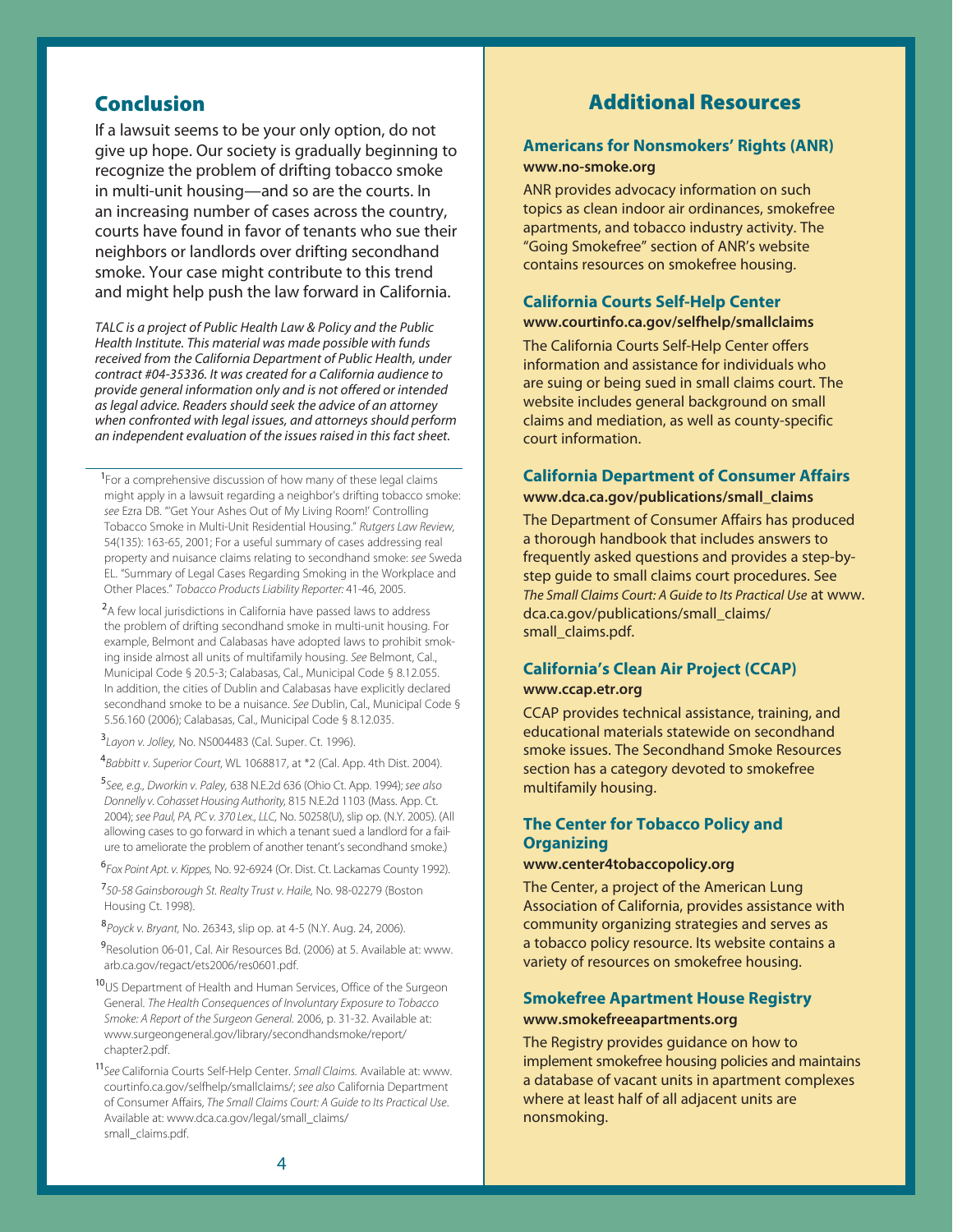# Glossary of Legal Claims

**April 2007 (revised July 2008)**

This glossary, designed to accompany TALC's "Legal Options for Tenants Suffering from Drifting Tobacco Smoke," defines the legal claims mentioned in that fact sheet. Depending on your situation, you may be able to sue your neighbor or your landlord, and sometimes you may be able to sue both of them because you have legal claims against each. Remember, if you decide to file a lawsuit, it is very difficult to predict the outcome because there have been so few cases about drifting secondhand smoke.



Each entry summarizes the legal claim and gives an example of a case involving that claim. Where possible, the examples are cases from California concerning drifting tobacco smoke in an apartment. However, since there are only a few California cases on this issue, some examples are from an analogous situation or from other states. Although the cases in the examples provide useful illustrations, a California court would not be required to follow the rulings in the cases from outside California.

If you take your case to trial court, your lawyer will evaluate which claims are best suited to your situation. If you choose to bring a case in small claims court—where lawyers are not allowed—you do not need to learn the names or details of these legal claims.

## Possible Claims Against a Neighbor

#### **Battery**

Intentional contact with another person that results in harm or offense.<sup>1</sup> A battery can involve intentionally causing another person to come into contact with a foreign substance.<sup>2</sup>

**Example:** A Georgia court held that it is possible for a smoker to inflict a battery on another person with his tobacco smoke.<sup>3</sup> The court reasoned, "We are not prepared to accept [the] argument that pipe smoke is a substance so immaterial that it is incapable of being used to batter indirectly. Pipe smoke is visible; it is detectable through the senses and may be ingested or inhaled. It is capable of 'touching' or making contact with one's person in a number of ways."<sup>4</sup>

#### **Harassment**

Willful conduct directed at a specific person that seriously alarms or annoys the person, and that serves no legitimate purpose.<sup>5</sup>

**Example:** A California court ruled in favor of a couple who sued their neighbor for harassment because he smoked on a regular basis in the garage under their unit, forcing them to leave their home for hours at a time.<sup>6</sup>

## **Intentional infliction of emotional distress**

Extreme and outrageous conduct that intentionally or recklessly causes severe emotional suffering.<sup>7</sup>

**Example:** A Georgia court held that a smoker can be liable for intentional infliction of emotional distress if his smoking is "deliberately or recklessly and wantonly" directed at another person and results in emotional harm to that person.<sup>8</sup>

#### **Negligence**

Failure to exercise the amount of care that a reasonable person would use in a similar circumstance.<sup>9</sup>

**Example:** A California court ruled that, although negligence claims associated with secondhand smoke may be novel, the law leaves room for a neighbor to be found negligent for generating secondhand smoke that harms a neighbor. The court noted that "the dangers of 'secondhand smoke' are not imaginary, and the risks to health of excessive exposure are being increasingly recognized in court  $^{\prime\prime}$ <sup>10</sup>

#### **Nuisance**

Anything harmful to health, or indecent or offensive to the senses, so as to interfere with the comfortable enjoyment of life or property.<sup>11</sup> Courts require that, in order for something to be considered a nuisance, the interference must be both "substantial" and "unreasonable."12

**Example:** A California court held that a neighbor's secondhand smoke can constitute a nuisance if it is a "substantial and unreasonable" invasion "comparable to the reeking manure piles" left unattended by a dairy (the subject of another case).<sup>13</sup>

#### **Trespass**

Unauthorized invasion of another's property.<sup>14</sup> It can include the "deposit of particulate matter"15 or the "casting of substances"16 upon someone's property.

**Example:** A Florida court found that a condominium owner who subjected a neighbor to "excessive secondhand smoke" was liable for trespass because he "discharge[ed] a foreign polluting matter [i.e., drifting tobacco smoke]" from his condominium, which invaded the neighbor's condominium.17

public health law & policy technical assistance legal center

**www.talc.phi.org • talc@phi.org • (510) 444-8252**